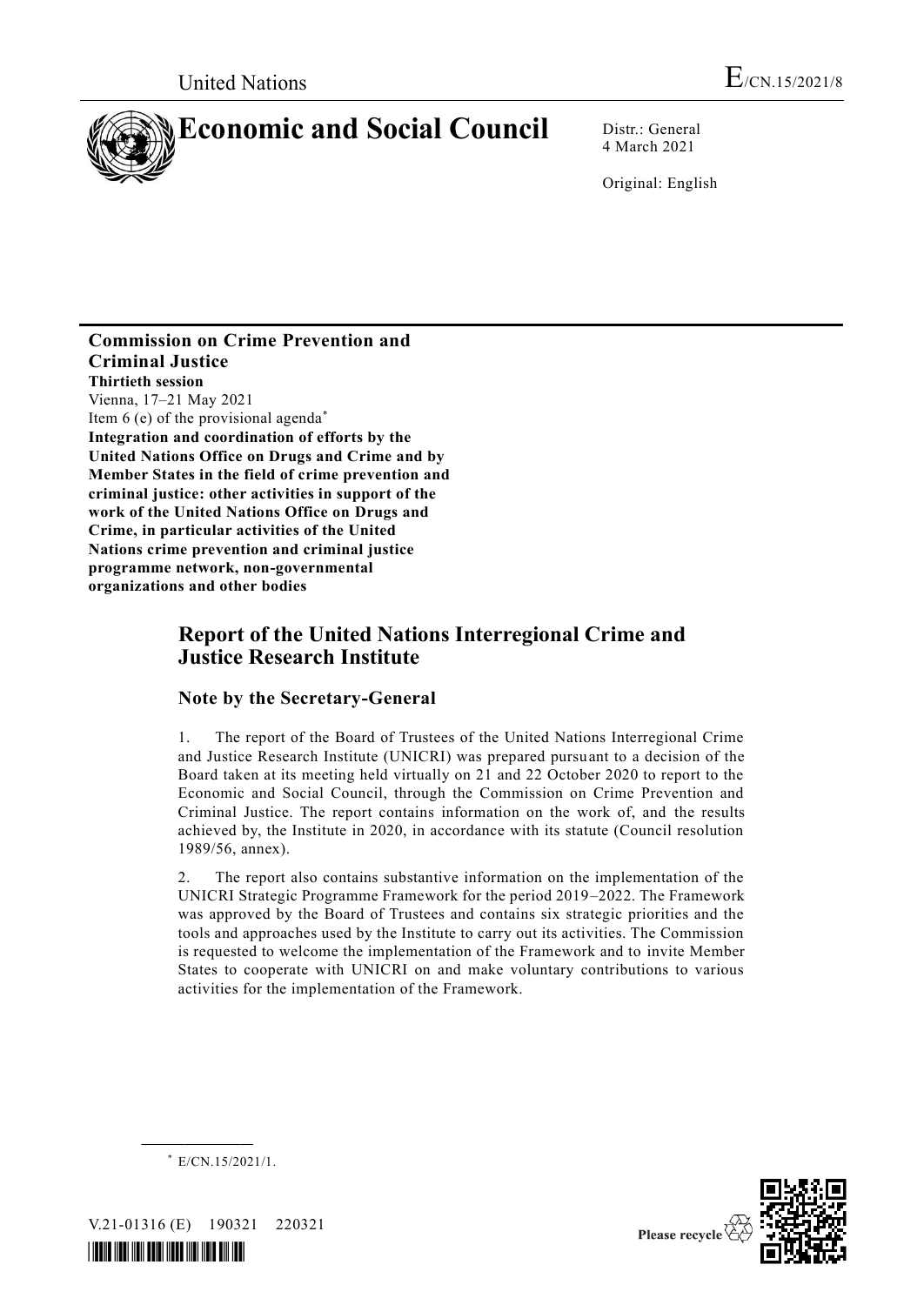# **Results achieved by the United Nations Interregional Crime and Justice Research Institute**

#### **Report of the Board of Trustees**

## **I. Introduction**

1. The United Nations Interregional Crime and Justice Research Institute (UNICRI) was established pursuant to Economic and Social Council resolution 1086 B (XXXIX) of 1965. The Institute is an autonomous institution of the United Nations and is governed by its Board of Trustees, which provides strategic direction and contributes to the setting of priorities. The Board reports periodically to the Economic and Social Council through the Commission on Crime Prevention and Criminal Justice.

2. Within the broad scope of its mandate to develop and implement improved policies in the field of crime prevention and control, the mission of UNICRI is to advance justice and the rule of law in support of peace and sustainable development.

3. UNICRI works in specialized niches and selected areas within the fields of crime prevention, criminal justice, security governance and the risks and benefits of technological advances. The Institute provides a vital foundation for United Nations policy and operations through its specialized, cutting-edge and action-oriented research, training and capacity-building programmes. The Institute serves as a conduit for channelling innovative ideas from within and outside the United Nations system.

4. Prompted by the coronavirus disease (COVID-19) pandemic, UNICRI reinforced its e-learning capacity and expanded its online training programmes. Consequently, the Institute's training programmes, including the Master of Laws in Transnational Crime and Justice, were almost fully transformed for online delivery in 2020, while still maintaining their interdisciplinary and practical approach.

5. Furthermore, UNICRI adapted its tools and expertise in research, training, capacity-building, technical assistance and policy support in order to address the challenge of new and emerging criminal activities as terrorist, violent extremist and organized criminal groups sought to take advantage of the pandemic.

6. Moreover, as the pandemic exacerbated the pre-existing vulnerabilities of certain groups, UNICRI placed particular emphasis, in its programmes and activities, on mitigating the impact of the pandemic on vulnerable groups by enhancing resilience, preventing crime and promoting peaceful, safe and inclusive communities.

7. The present report of the Board of Trustees contains a summary of the work carried out by UNICRI in 2020, in line with the UNICRI Strategic Programme Framework for the period 2019–2022.

## **A. Strategic Programme Framework for the period 2019–2022**

8. Through its research, needs assessments and analyses of evolving trends, as well as the feedback received from partners, academics, civil society actors, policymakers and practitioners, UNICRI has identified the following threats and challenges in its Strategic Programme Framework for the period 2019–2022:

(a) Radicalization and violent extremism: the lack of context-specific responses, weak criminal justice systems, and gaps in national and transnational cooperation;

(b) Transnational organized crime involvement in licit and illicit markets: shadow economies, illicit financial flows and possible links with terrorist networks;

(c) Weak security governance, poor rule of law and lack of accountability of institutions in post-conflict areas;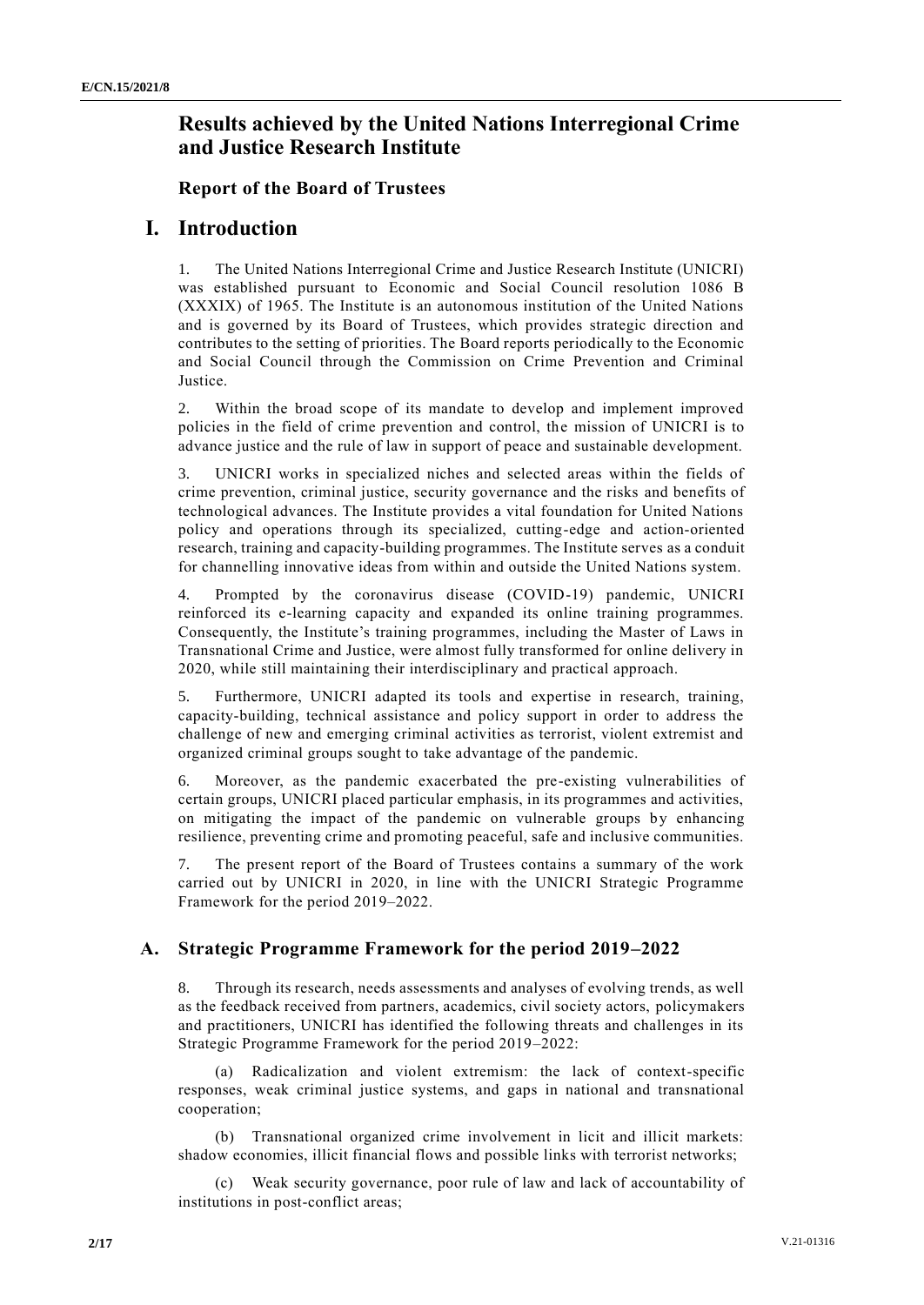- (d) High-tech security: encompassing global threats and solutions;
- (e) Threats to crowded spaces and vulnerable targets;

(f) Vulnerabilities to criminal exploitation, gender inequalities and human rights violations against vulnerable populations;

Emerging trends in crimes having an impact on the environment: illegal extraction, use of and trade in environmental resources and trafficking in hazardous substances.

9. The Framework contains the following six strategic priorities:

(a) Preventing and countering violent extremism;

(b) Countering organized crime and fighting all forms of trafficking and illicit financial flows;

(c) Reinforcing the rule of law in post-conflict countries;

- (d) Security through research, technology and innovation;
- (e) Threat response and risk mitigation: security governance;

(f) Preventing crime through the protection and empowerment of vulnerable groups.

10. The responses to the criminal justice, security and governance issues highlighted within the Framework have been carefully crafted to support and contribute to the implementation of the Sustainable Development Goals. UNICRI aims to contribute to the achievement of the Goals by assisting intergovernmental, governmental and non-governmental organizations with its tools and expertise in research, training delivery, capacity-building, technical assistance and policy support. The priorities of the Institute are aligned in particular with Goal 16 (Promote peaceful and inclusive societies for sustainable development, provide access to justice for all and build effective, accountable and inclusive institutions at all levels), but they are also linked to several other Goals (2–6, 8, 9, 11, 14 and 15).

#### **B. Tools and approaches**

11. In 2020, UNICRI continued to develop, test and promote new and innovative measures in the field of criminal justice and policymaking in an effort to build the capacities of Member States to prevent and counter crime. In order to achieve this objective and confront the evolving array of traditional and emerging threats, UNICRI adopted a multi-sectoral and holistic approach, through applied and action-oriented research, the exchange and dissemination of knowledge, the provision of training and technical assistance, and the creation of strong partnerships and policy support.

12. UNICRI promoted research to expand the knowledge and understanding of problems and tailor appropriate interventions. Specific achievements included the publication of the following nine reports:

(a) *Many Hands on an Elephant: What Enhances Community Resilience to Radicalization into Violent Extremism? – Findings from the Project on Countering Radicalization and Violent Extremism in the Regions of Sahel and Maghreb*;

(b) *When the Music Stops: The Impact of Terrorism on Malian Youth*;

(c) *Dynamics of Support and Engagement: Understanding Malian Youths' Attitudes Towards Violent Extremism*;

(d) *Malicious Uses and Abuses of Artificial Intelligence*;

(e) "Stop the virus of disinformation: the risk of malicious use of social media during COVID-19 and the technology options to fight it";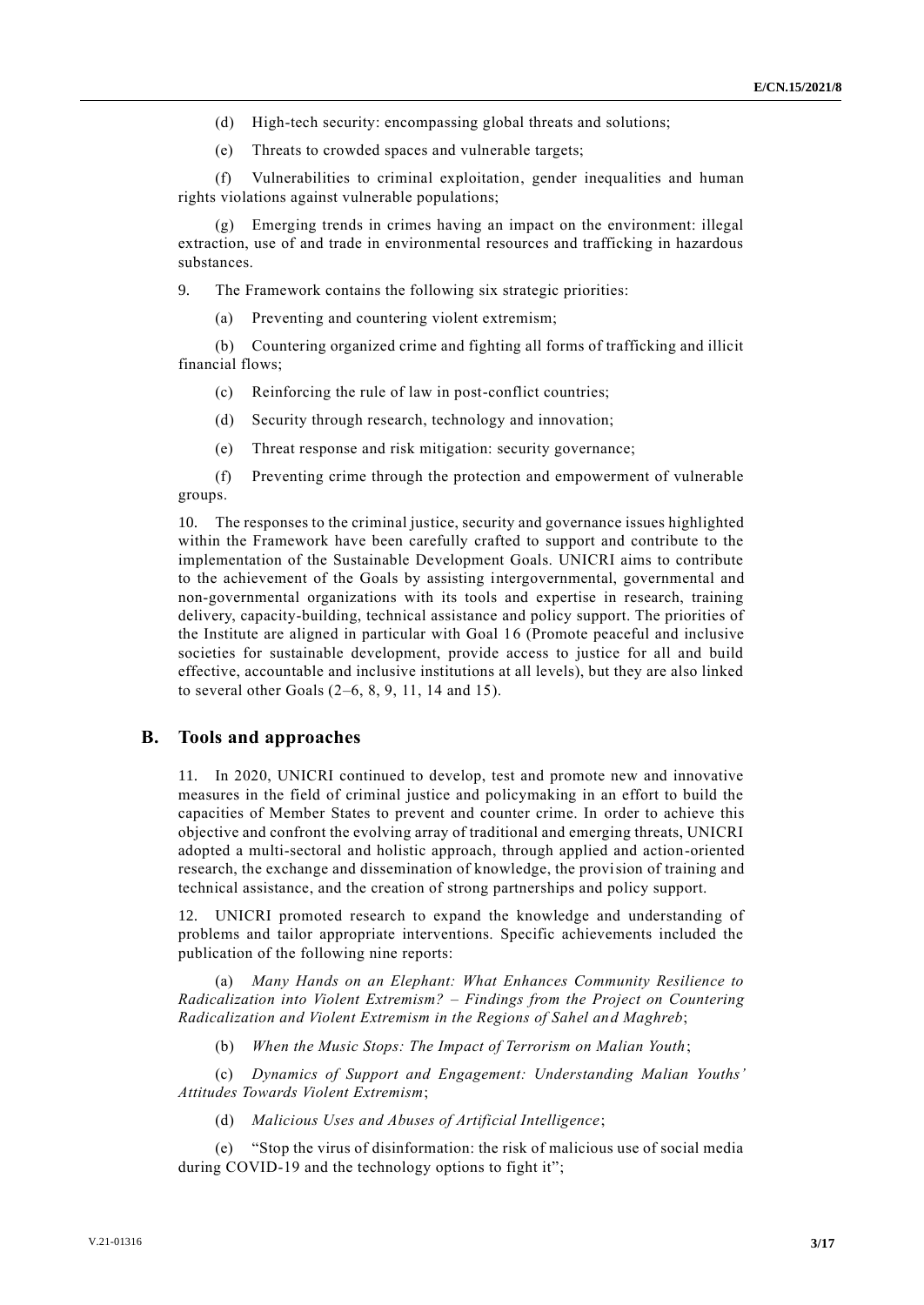(f) *Towards Responsible AI Innovation: Second INTERPOL-UNICRI Report on Artificial Intelligence for Law Enforcement*;

- (g) *Special Collection on Artificial Intelligence*;
- (h) *COVID-19: The Day We Discovered Our Fragility and Our Strength*;

(i) Summary report on the Institute's virtual meetings, entitled "COVID-19, crime prevention and criminal justice priorities: a spotlight on vulnerable groups".

13. This research provided comparative information on various policy options and their actual or potential success, thus supporting and contributing to an effective programme design and implementation process. While several research reports focused on the impact of the COVID-19 pandemic, the research carried out by the Institute also supported the formulation of targeted social and criminal policy strategies by exploring how crime and violence hindered development and providing tailor-made analysis for Member States. By disseminating qualitative and quantitative data and analysing trends in crime, the Institute helped Member States to raise awareness of the needs and gaps in criminal justice systems and related policy frameworks.

14. UNICRI training and learning activities actively contributed to the transfer and dissemination of the internal expertise of the Institute acquired through the implementation of projects and programmes under its six strategic priorities. The well-developed in-house capacity of the Institute to design, deliver, manage and evaluate learning activities, together with the wide network of experts and partnerships available, those experts and partnerships being constantly consolidated and expanded, allowed the Institute to organize numerous training activities.

15. Professional training to develop the capacity of judicial, legislative, law enforcement and prison personnel, military personnel, peacekeepers, psychologists, social workers and media professionals was organized under the technical cooperation projects and programmes implemented by UNICRI in pursuance of its strategic priorities. In addition, tailor-made professional training was organized at the request of different organizations with the aim of building or enhancing institutional and individual capacity in areas falling within the mandate and under the strategic priorities of UNICRI.

16. In addition to the delivery of professional training, UNICRI continued to design and implement master's programmes and specialized post-graduate education courses that centred around the UNICRI mandate and focus on crime prevention, criminal justice, security, international criminal law and human rights.

17. In 2019 and 2020, the fourteenth Master of Laws in Transnational Crime and Justice was organized online in cooperation with the University for Peace for a group of 52 students from 19 countries wishing to specialize in the areas of international criminal law, humanitarian law, human rights law and transnational crime. The moot court simulation, which is one of the Master's trademarks and in 2020 was based on the plot of the movie "Eye in the Sky", was also transformed into an online event, with students making their pleadings virtually before of a bench of international judges.

18. Additionally, a number of courses for postgraduate students and professionals were conceived and designed for online delivery, using the dynamic training methodologies developed by UNICRI. This included the implementation of six online specialized courses for young professionals and postgraduate students organized in cooperation with United Nations entities and international universities to disseminate UNICRI knowledge in the areas of migration, human rights, the countering of violent extremism and hate speech, food security and protection of cultural heritage. The lessons learned and best practices identified will be reflected in the courses planned for 2021, with a view to their further improvement.

19. The pool of training experts consisted of UNICRI internal subject-matter experts, as well as academics, practitioners and senior United Nations officials,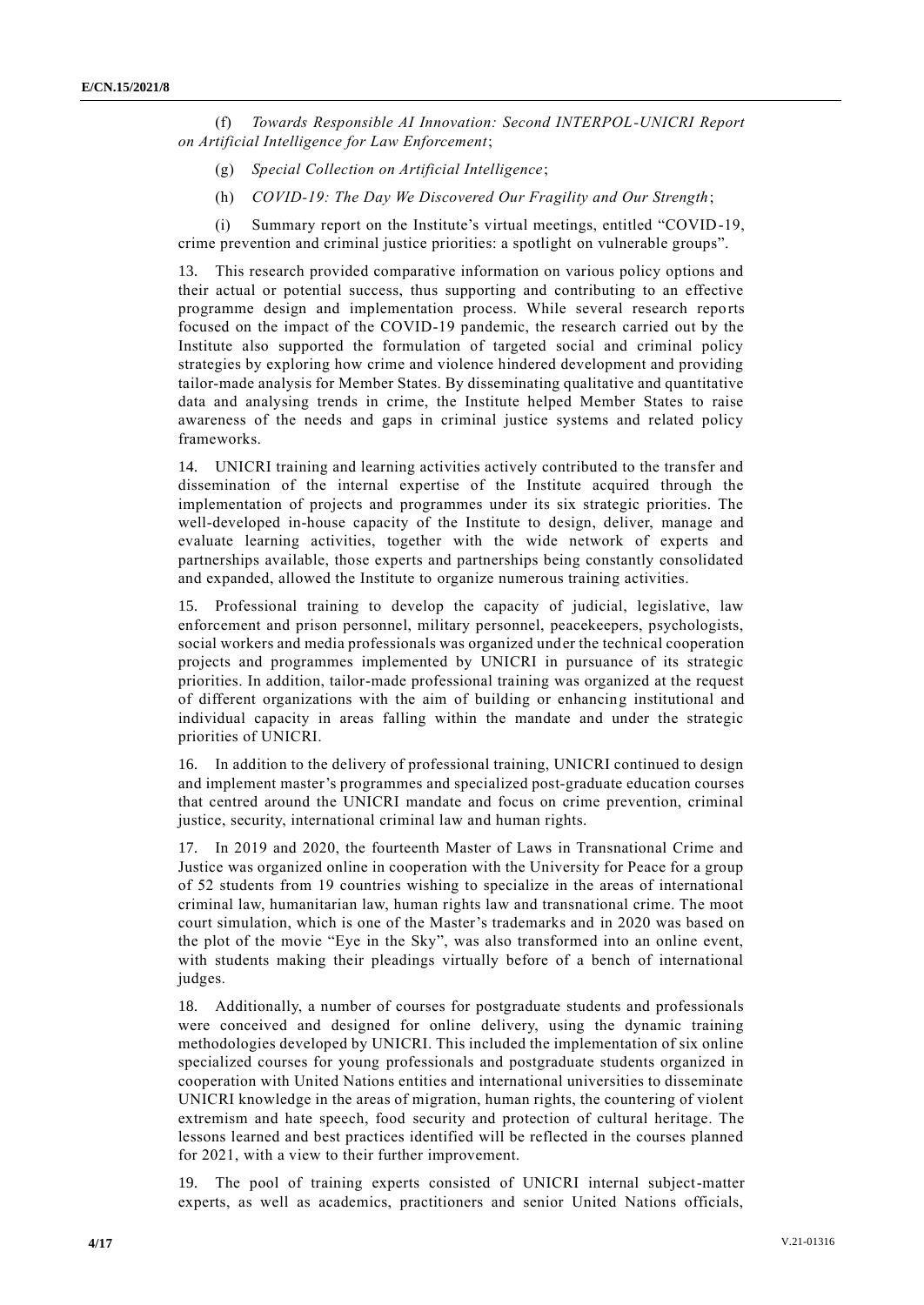ensuring the provision of diverse insights and perspectives. Every year, a number of subject matters linked to organized and transnational crime, including drug trafficking, terrorism, human trafficking, environmental crimes and the rule of law, are taught by staff members of the United Nations Office on Drugs and Crime (UNODC).

20. Applying the findings and lessons learned from its research, UNICRI continued to provide training and on-the-ground practical advice and mentoring in a multitude of highly specialized crime- and justice-related thematic areas. It also advised counterparts on crime- and justice-related issues at both the policy and operational levels, to enable them to respond more effectively to specific challenges.

21. Serving as a platform for consultation and cooperation among Member States, local government institutions, research institutions, international organizations, private entities and civil society, UNICRI played a crucial role in organizing and coordinating efforts to identify innovative ideas and approaches.

22. Thanks to its unique position as a global platform, UNICRI shared with the international community the many good practices and lessons learned through its programmes and activities. The Institute employed various methods to enhance learning and raise awareness in the field of crime and justice, such as the holding and hosting of online international conferences, workshops, specialized courses for practitioners and the annual Master of Laws in Transnational Crime and Justice programme. Furthermore, UNICRI directly supported the capacity development of national stakeholders in the field, while also promoting cooperation and sharing its expertise and international good practices to increase their awareness. Those efforts were strengthened by means of the serial publications of the Institute, including the *Freedom from Fear Magazine* and the policy papers and specialized materials developed as a result of its research projects, training efforts and field activities.

23. The work undertaken by UNICRI in 2020 was funded exclusively from voluntary contributions. Its primary donors were Canada, Italy, Japan, the Netherlands, South Africa, the United Kingdom of Great Britain and Northern Ireland, the United States of America, the European Union, the Office of Counter-Terrorism of the United Nations, the International Centre for Counter-Terrorism, Société Industrielle et Commerciale de Produits Alimentaires (SICPA), 1Qbit, Compagnia di San Paolo and several other private companies, foundations and international organizations.

24. The work of UNICRI had a broad impact at the national, regional and international levels, and a wide range of stakeholders benefited from its technical assistance. Its programme of activities was delivered through its headquarters, in Turin, Italy, and a network of small offices, including liaison offices in Rome and New York, project offices in Brussels and Geneva, the Centre for Artificial Intelligence and Robotics in the Hague, and the European Union Chemical, Biological, Radiological and Nuclear Risk Mitigation Centres of Excellence in Algiers, Amman, Manila, Nairobi, Rabat, Tashkent and Tbilisi. UNICRI participates in United Nations system coordination mechanisms in the locations in which it has an official presence.

# **II. Preventing and countering violent extremism**

25. Focusing on the Sahel-Maghreb region, UNICRI continued to support initiatives developed by local communities and civil society actors to strengthen community resilience against violent extremism in nine countries. Through its support of those initiatives, UNICRI has collected information and evidenced-based data on the type of strategies and measures that work effectively, at the local level, in terms of building stronger resilience to terrorist radicalization, particularly among young people and other vulnerable groups. The Institute's in-depth and evidence-based research has also demonstrated how the presence of terrorist groups has affected the lives of young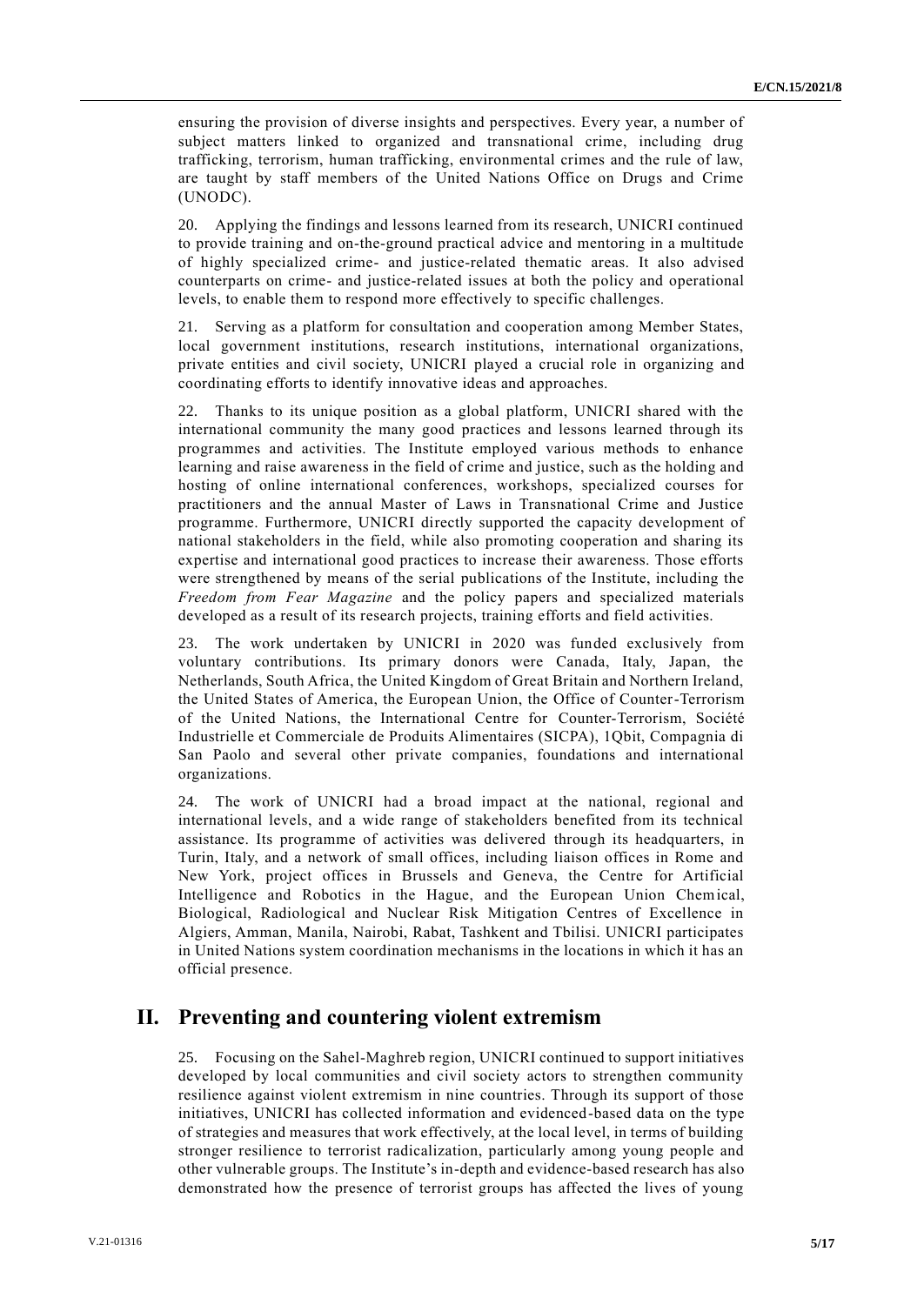people, and identified variables that merit greater consideration when developing local and national policies and practices to counter violent extremism.

26. To that end, UNICRI has also contributed to global awareness of the importance of sport and the specific means by which it can and should be used to promote peace, justice and inclusion, as well as a sense of belonging and resilience against violent extremism.

27. With regard to rehabilitation and reintegration efforts, UNICRI has raised awareness of the risk of radicalization within prison settings and measures to counter this modality of radicalization. In particular, the Institute has developed guidelines to bolster the quality of training for prison staff, with the overall goal of strengthening the management of violent extremist offenders in prison settings.

28. Moreover, UNICRI has designed and elaborated training activities to disseminate the knowledge acquired through implementation of its projects and programmes on violent extremism. In December 2020, UNICRI delivered an online training course for students of the University of Siena (Italy) focusing on "Understanding and preventing violent extremism: programmes and methods".

## **A. Supporting local communities and civil society organizations in preventing and countering violent radicalization and extremist activity**

29. Recognizing the critical role played by communities in combating violent extremism, UNICRI continued to support and implement programmes aimed at preventing and countering radicalization, terrorist recruitment and violent e xtremism.

30. Focusing on the Sahel-Maghreb region, UNICRI has piloted and evaluated interventions of a diverse nature, which have been implemented since 2017 by a varied range of grass-roots organizations in both urban and rural communities. The interventions have engaged different actors at risk of radicalization, focusing in particular on young people. By the end of 2020, UNICRI had supported 83 civil society and non-profit organizations in Algeria, Burkina Faso, Chad, Libya, Mali, Mauritania, Morocco, the Niger and Tunisia, carrying out more than 500 activities involving over 23,000 participants. Since March 2020, some of the planned field activities have been conducted remotely (for example, training sessions held online and theatre performances recorded and shared on social media).

31. The Institute's successful approach to preventing and countering violent radicalization relied heavily on civil society organizations' local knowledge to identify grievances at the community level, as well as their ability to craft tailor-made solutions, on the basis of the proven tenet that participatory local solutions have a longer-term impact than solutions coming from outside the community. As a result, UNICRI interventions necessarily varied from one community to the next. Key interventions involved human rights education and non-violent conflict mitigation and management. Other interventions highlighted sub-thematic areas of inclusion, social cohesion, tolerance, active citizen participation and political representation, religious tolerance, women's rights and respect for diversity. UNICRI also assisted civil society actors in the implementation of actions designed to limit the influence of violent extremist ideology and challenge the narratives of extremists by offering positive, practical and realistic alternatives to violence.

32. The recommendations, findings, success stories and lessons learned from the Institute's work in the Sahel-Maghreb region were published in a final analytical report in  $2020<sup>1</sup>$ . The report included substantive research on the geo-political context

**\_\_\_\_\_\_\_\_\_\_\_\_\_\_\_\_\_\_**

<sup>1</sup> United Nations Interregional Crime and Justice Research Institute, *Many Hands on an Elephant: What Enhances Community Resilience to Radicalization into Violent Extremism? – Findings from the Project on Countering Radicalization and Violent Extremism in the Regions of Sahel and Maghreb* (Turin, Italy, 2020).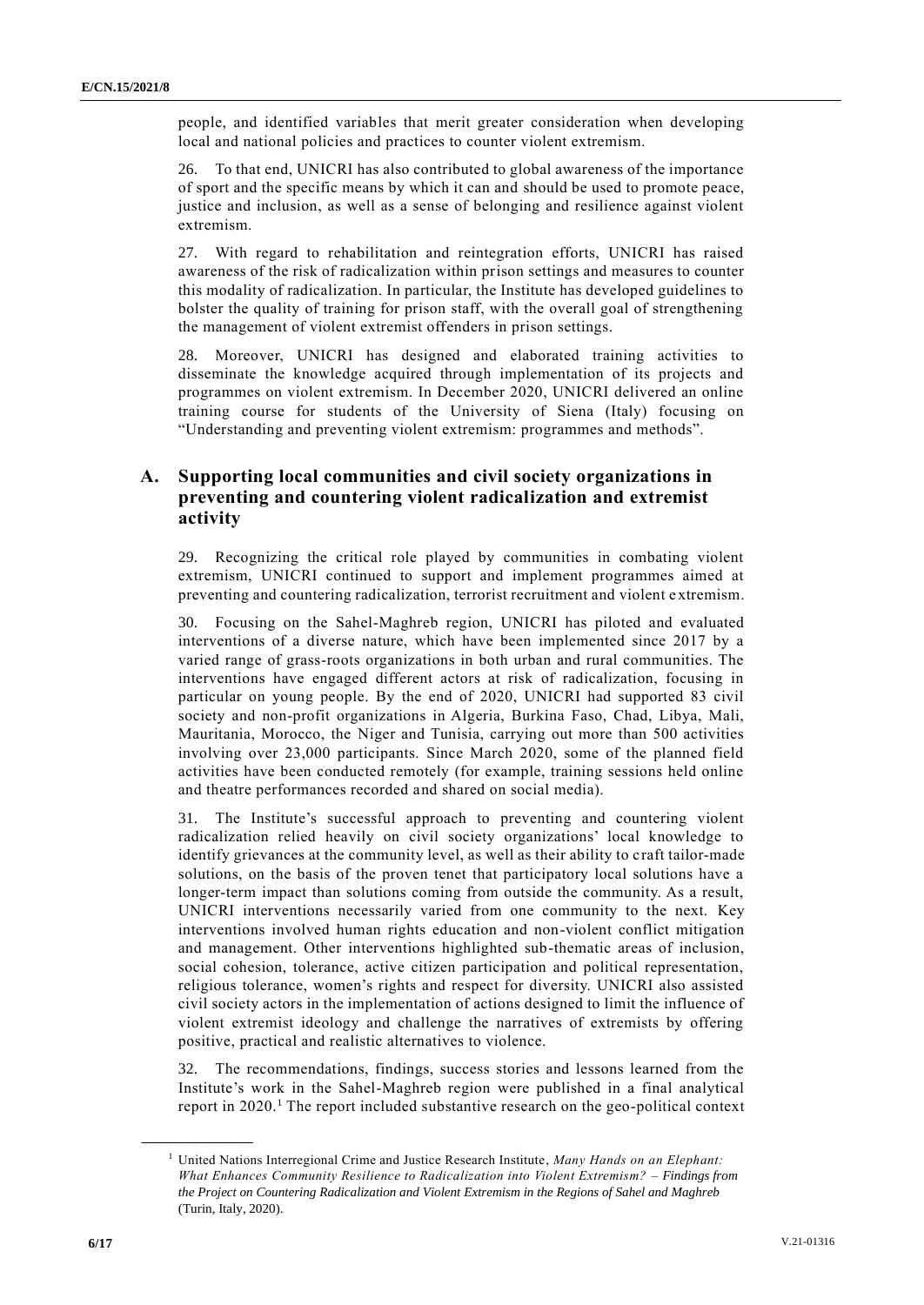of the nine target countries, with specific attention given to the number and type of terrorist activities occurring between January 2015 and April 2020, in-depth analysis of the interventions and approaches implemented by civil society organizations and consideration of the grievances identified by local communities.

## **B. Working with vulnerable populations, in particular young people at risk, to strengthen the prevention and countering of violent extremism through empowerment and resilience-building**

33. Focusing on Mali, UNICRI used numerous tools, including research, training workshops and mentoring schemes, to counter terrorists' narratives and strengthen the resilience of vulnerable groups to violent and extremist rhetoric.

34. The continuous engagement of young Malian leaders in UNICRI mentoring and training programmes focused on strengthening critical thinking skills, attitudes towards conflict management and political competences has enhanced local communities' efforts to prevent and counter radicalization and extremist activities. The young leaders, hailing from almost all the regions of Mali, have, with the Institute's support, transferred the knowledge they acquired to their communities of origin, including through organizing spontaneous peer-to-peer training sessions at the local level, led by UNICRI-trained young leaders and involving more than 800 people.

35. In-person training courses were organized on public speaking and communication tools and techniques to stimulate dialogue and community resilience. Intensive training carried out by local experts previously trained by UNICRI was provided to a group of 30 young leaders from different regions of Mali, with the overall purpose of enhancing their ability to communicate the value of resilience to violent extremism and to work with local communities to identify tailor-made responses to extremism and its narratives.

36. UNICRI also supported these young leaders through a dedicated mentoring programme. The Institute planned and monitored meetings between mentors and mentees and encouraged them to engage in regular dialogue, particularly during the COVID-19 pandemic. UNICRI also supported the collection of qualitative data from the mentoring programme in order to identify good practices in strengthening youth resilience to violent extremism.

37. With a view to increasing awareness of the phenomenon of violent extremism in Mali from a youth perspective and supporting the design of future initiatives to prevent and counter violent extremism in the country with a special focus on resilience strategies, UNICRI prepared two research reports. <sup>2</sup> Both reports were based on data collected in Bamako, Mopti and Menaka, in Mali. The first report described a representative sample and offered new insights into the impact of terrorism on young people. The second report built on 300 questionnaires and explored support for and/or willingness to engage in violence across the three researched regions in Mali, focusing on the influence of diverse risk factors on possible engagement. Particular attention was paid to exposure to violence and insecurity; the role played by self-identification with ethnic and religious groups as drivers of engagement in violence; and respondents' attitudes towards the West.

**\_\_\_\_\_\_\_\_\_\_\_\_\_\_\_\_\_\_**

<sup>2</sup> United Nations Interregional Crime and Justice Research Institute and International Centre for Counter-Terrorism, *When the Music Stops: The Impact of Terrorism on Malian Youth* (Turin, Italy; The Hague, 2020); *Dynamics of Support and Engagement: Understanding Malian Youths' Attitudes Towards Violent Extremism.*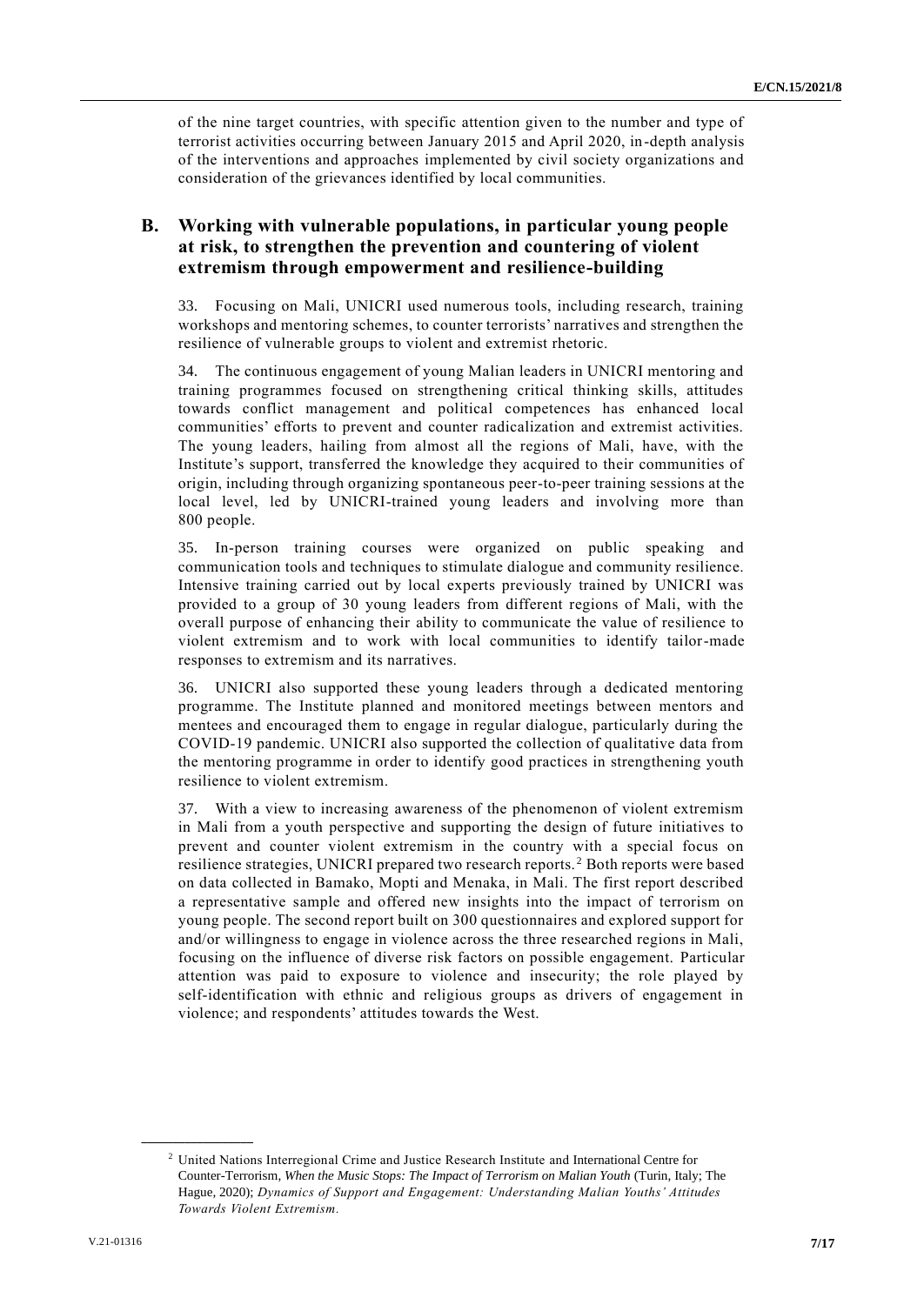## **C. Promoting the use of sport and its values as a tool to prevent violent extremism**

38. UNICRI collaborated with the Office of Counter-Terrorism, the United Nations Alliance of Civilizations and the International Centre for Sport Se curity under the Global Programme on Security of Major Sporting Events, and Promotion of Sport and Its Values as a Tool to Prevent Violent Extremism. In 2020, UNICRI produced a draft collection of literature reviews, legislation, policies and good practice s for using sport and its values as a tool to prevent violent extremism and radicalization. The purpose of the draft collection was to identify unique aspects and sharpen future initiatives within the framework of the Global Programme. UNICRI also launched an open call for proposals to provide small grants to civil society organizations delivering innovative actions that are aimed at using sport and its values to prevent radicalization and violent extremism, receiving 420 applications from more than 70 Member States. The activities will be implemented in 2021 and 2022.

## **D. Enhancing efforts to rehabilitate and reintegrate violent extremist offenders and returning foreign terrorist fighters, both inside and outside prisons**

39. During 2020, UNICRI continued to support Member States in translating into national policies the generalized good practices of the Global Counterterrorism Forum as contained in its Rome Memorandum on Good Practices for the Rehabilitation and Reintegration of Violent Extremist Offenders, which addresses the rehabilitation needs of incarcerated violent extremists. In that context, UNICRI continued its engagement with national prison officials in Mali to establish a risk assessment procedure for imprisoned violent extremist offenders.

## **E. Addressing the nexus between terrorism and transnational organized crime**

40. UNICRI continued to use the *Policy Toolkit on The Hague Good Practices on the Nexus between Transnational Organized Crime and Terrorism* as the basis for interactive capacity-building activities for policymakers and practitioners to enable them to better understand and address the nexus and related crimes. In connection with the Global Counterterrorism Forum, UNICRI developed the Toolkit to expand on The Hague Good Practices on the Nexus between Transnational Organized Crime and Terrorism and provided information on the nexus, its regional manifestations and recommendations on how to implement each of the 25 Good Practices. The Toolkit provides stakeholders at the national, regional and international levels with a practical tool for the application of the Good Practices in various regions, in addition to helping concerned Member States and other interested stakeholders to better understand, prevent and address the nexus.

41. UNICRI used the Toolkit to train, in collaboration with the National Counter Terrorism Centre of Kenya, a group of 30 participants from various law enforcement agencies in the country, including judges and prosecutors. The training took place online and included scenario-setting exercises based on real cases designed to highlight the Good Practices within the Toolkit, such as addressing information sharing within and between agencies, strengthening the capacity of the judicial system to combat the nexus, ensuring that legal professionals recognize the links between transnational organized crime and terrorism, and prioritizing and reinforcing border security.

42. Two online training sessions were also held for two different groups in Albania, in collaboration with the Coordination Centre for Countering Violent Extremism – Albania. The first group comprised social workers and representatives of civil socie ty organizations and non-governmental organizations; the training session focused on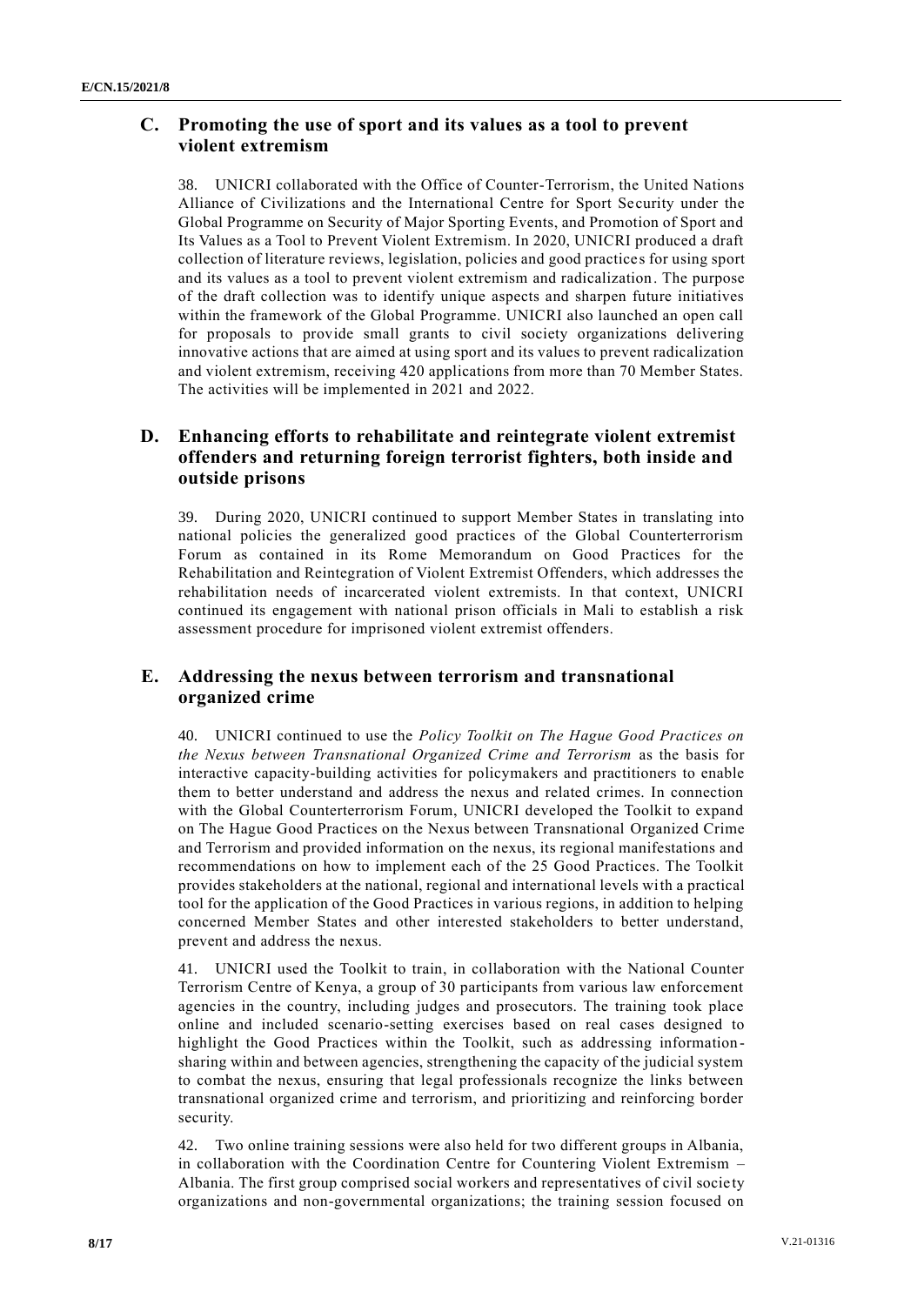local aspects of the nexus, ensuring community access to basic services, bolstering economic initiatives and supporting rehabilitation and reintegration programmes. The second training session focused on law enforcement capacity-building and was aimed at increasing the awareness and capacity of relevant practitioners in relation to the nexus and increasing their capacity to monitor cyberspace.

## **III. Countering organized crime and fighting all forms of trafficking and illicit financial flows**

#### **A. Improving the capacity of Member States to better trace, freeze, seize, confiscate and recover assets linked to major acts of corruption**

43. Despite the limitations caused by COVID-19, Tunisia drafted legislation, with technical support from UNICRI, to create a new agency to trace assets linked to corruption and other serious crimes. The support provided by UNICRI to the Government of Tunisia has also resulted in the drafting of new legislation on the non-penal confiscation of assets linked to corruption and multiple forms of organized crime; this legislation represents the first of its kind in the Middle East and North Africa region.

44. The Institute embarked on additional anti-corruption work in Libya in September 2020. Notwithstanding the limitations imposed as a result of the COVID-19 pandemic, UNICRI carried out a comprehensive review of the state of illicit financial flows generated by corruption in Libya.

45. UNICRI commenced work relating to asset recovery and illicit financial flows in the Eastern Partnership countries in April 2020. The Institute carried out comprehensive reviews of and produced research papers on the state of illicit financial flows in Armenia, Azerbaijan, Belarus, Georgia, the Republic of Moldova and Ukraine. In addition to those reviews, UNICRI provided each country's policymakers with clear road maps of preliminary legal and operational adjustments needed to increase efficiency and effectiveness in the tracing, freezing, seizure, confiscation and recovery of assets linked to organized crime and high-level corruption.

#### **B. Strengthening policies and mechanisms to combat illicit financial flows, illegal trafficking and organized crime**

46. With a view to increasing knowledge of the various ways in which intellectual property infringements occur and improving the effectiveness of national and international responses, UNICRI continued to conduct in-depth analyses of case studies on the infringement of intellectual property rights in cooperation with the European Union Intellectual Property Office.

47. In 2020, in-depth analyses were conducted of the following three cases: (a) a case from the Netherlands involving the infiltration of the legitimate supply chain with counterfeit beer; (b) a case from Denmark involving the criminal liability of a web page administrator that made profits by advertising an online copyright infringing tool (conditional liability); and (c) a case from Belgium involving the sale of counterfeit products through social media and the exploitation of temporary storage services.

48. The findings from the analyses of these case studies are being applied as best practices and lessons learned by prosecutors and investigative judges in other countries to strengthen judicial proceedings and results.

49. UNICRI also conducted a study to better identify and understand the practical application of legal measures that can be applied to online intellectual property infringements by way of judicial cooperation. The study increased knowledge of such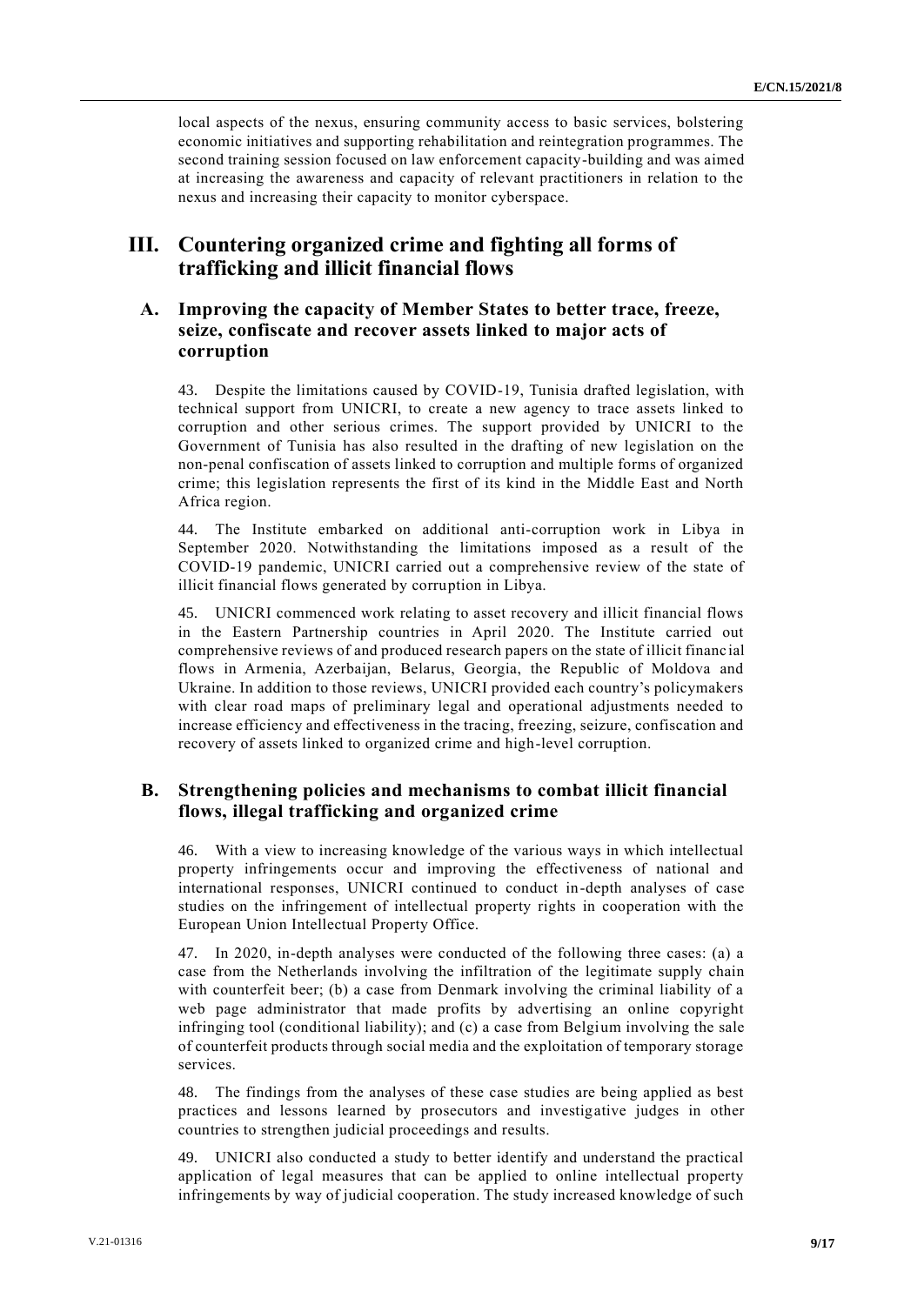tools, resulting in their use by an increasing number of investigative and prosecutorial authorities.

# **IV. Reinforcing the rule of law in post-conflict countries**

50. In 2020, UNICRI endeavoured to strengthen sustainable development, peacebuilding and democratic processes by promoting accountable institutions and the rule of law and building strong judicial institutions in post-conflict countries.

51. To that end, the Institute worked on raising national stakeholders' awareness of the needs and gaps in counter-terrorism policies and practices by bridging the gap between international standards and national programmes related to juvenile justice, and improving access to justice as a critical factor in preventing violent extremism and terrorist recruitment in post-conflict countries.

52. The support that the Institute provided to Member States in tracing and recovering assets linked to corruption and other forms of serious crimes contributed to strengthening the rule of law and public confidence and served as a model for post-conflict countries that were considering undertaking the recovery of stolen assets.

#### **A. Improving the capacity of post-conflict countries to strengthen their criminal justice, law enforcement and oversight institutions**

53. UNICRI undertook several initiatives to help to strengthen criminal justice, law enforcement and oversight institutions in post-conflict countries. This mainly involved assisting post-conflict countries in the recovery of stolen assets and the provision of training for the rehabilitation of criminals and violent extremists.

54. Moreover, training activities were delivered in order to reinforce the capacity of military personnel and peacekeepers deployed or to be deployed in post-conflict countries to support the transition to democracy. An on-line course on the protection of cultural heritage in post-conflict environments for peacekeepers was organized for 43 members of the Italian Army and the North Atlantic Treaty Organization.

## **B. Improving knowledge in criminal justice systems in post-conflict countries of the risk factors and links between transnational organized crime and terrorism**

55. Following the publication of the *Policy Toolkit on The Hague Good Practices on the Nexus between Transnational Organized Crime and Terrorism*, UNICRI advised Member States and interested stakeholders on how best to respond to the links between organized crime and terrorism, while enhancing their understanding o f this evolving phenomenon and providing definitions and watch points to facilitate its monitoring.

# **V. Security through research, technology and innovation**

56. UNICRI supported Member States, international organizations, the private sector, civil society organizations, the scientific and academic community and other relevant stakeholders in enhancing their understanding of both the risks and opportunities created by the latest developments in science and technology. The Institute also raised awareness of how technological advances could contribute to the achievement of the Sustainable Development Goals.

57. UNICRI continued to reinforce the capacity of Member States to manage the risks of and opportunities offered by rapid advances in science and techno logy, including in the areas of artificial intelligence and robotics, augmented and virtual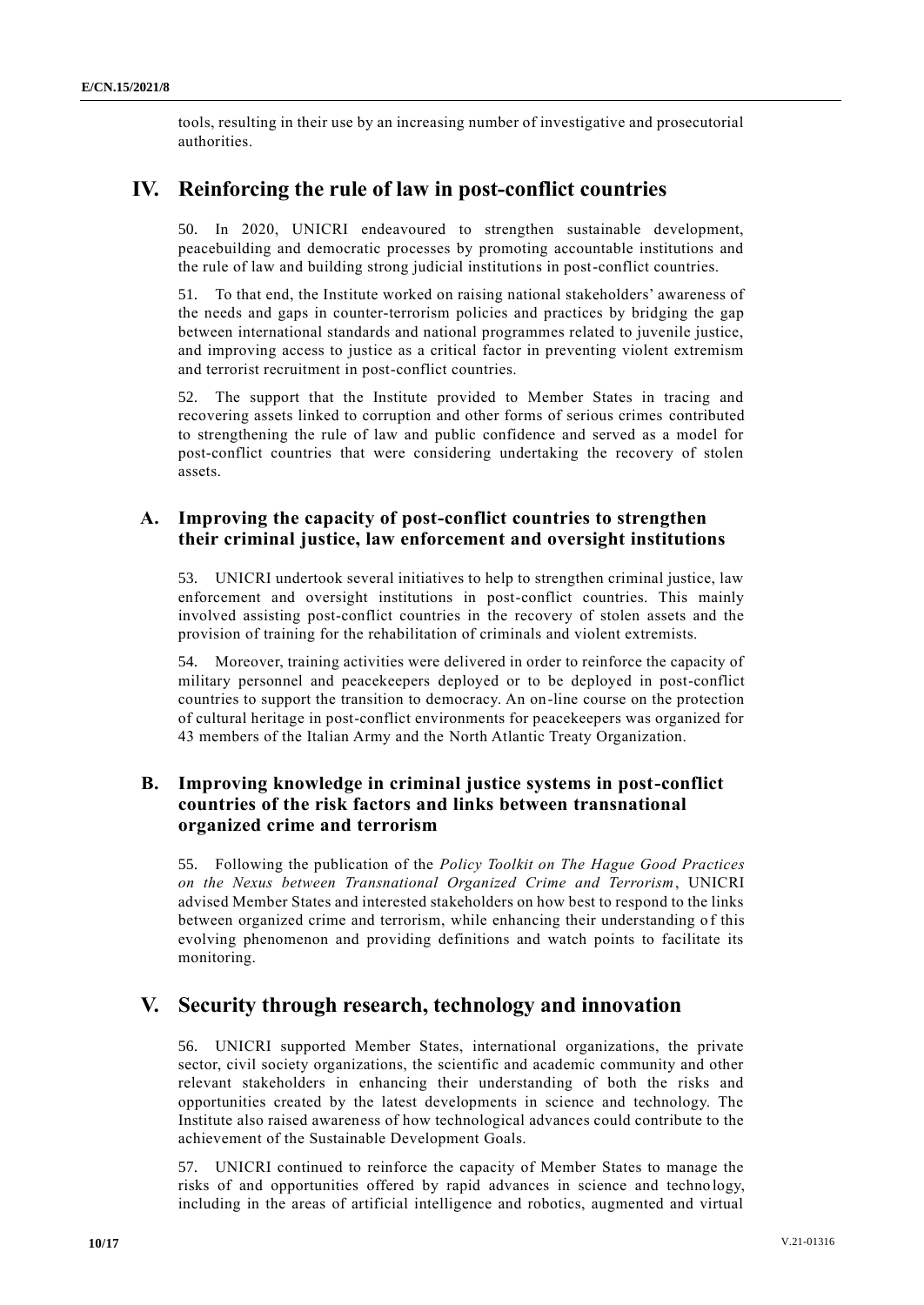reality, big data analytics, supply chain security and decentralized technologies. To that end, UNICRI strategically devoted its attention to increasing the understanding of law enforcement agencies of (a) risks related to the malicious use of technology; (b) innovative ideas for employing technology such as artificial intelligence, big data, blockchain and virtual reality to counter security threats and various forms of criminal activities, including terrorism and child exploitation, and (c) the legal, ethical and social challenges associated with the use of such technology.

#### **A. Enhancing knowledge of advances in science and technology to combat weapons of mass destruction terrorism**

58. UNICRI continued to contribute to the prevention of future instances of weapons of mass destruction terrorism through the identification of risks and benefits associated with relevant advances in science and technology. In that regard, UNICRI collected data and information on technology-based ideas and options to prevent and combat such terrorism, including the use of big data analytics to monitor the proliferation of weapons of mass destruction, the use of distributed ledger technology to reinforce the current system of nuclear material accounting and control and the use of virtual reality to train customs authorities at border crossings.

59. All data and information were discussed and validated during three virtual meetings with experts from Member States, international organizations, academia and technology sectors. Subsequently, a report was prepared describing the risks and opportunities related to technological innovation in the area of weapons of mass destruction terrorism, (publication forthcoming). The report was peer-reviewed by the Working Group on Emerging Threats and Critical Infrastructure Protection of the United Nations Counter-Terrorism Global Coordination Compact. UNICRI also organized a webinar with the Office of Counter-Terrorism and the United Nations Counter-Terrorism Centre to disseminate the results. The webinar was attended by almost 200 representatives of Member States, international organizations and technology sectors.

#### **B. Enhancing knowledge of advances in science and technology to counter criminal infiltration of the legitimate supply chain**

60. UNICRI continued to enhance knowledge of the role of technology in countering the threats posed by the infiltration by organized crime of the legitimate supply chain. In 2020, UNICRI focused on the following five main thematic areas: (a) food fraud; (b) illegal, unreported and unregulated fishing; (c) counterfeit and substandard pesticides; (d) fuel fraud; and (e) illegal mining of and trafficking in precious metals.

61. UNICRI worked in close cooperation with several national and international organizations, research centres and private sector entities to collect and analyse data related to risk scenarios and technology-based ideas and options to counter the criminal infiltration of the legitimate supply chain. The Institute organized three virtual workshops to validate the results and will publish a report on the analyses, findings and recommendations in 2021.

62. UNICRI also organized an online specialized training session on the infiltration by organized crime of the legitimate supply chain during the COVID-19 pandemic. The session brought together more than 160 participants from law enforcement agencies, government institutions, industry and academia.

## **C. Malicious use of social media and technology options**

63. In 2020, UNICRI monitored the malicious use of social media in relation to COVID-19, analysing in particular the role of violent non-State actors, including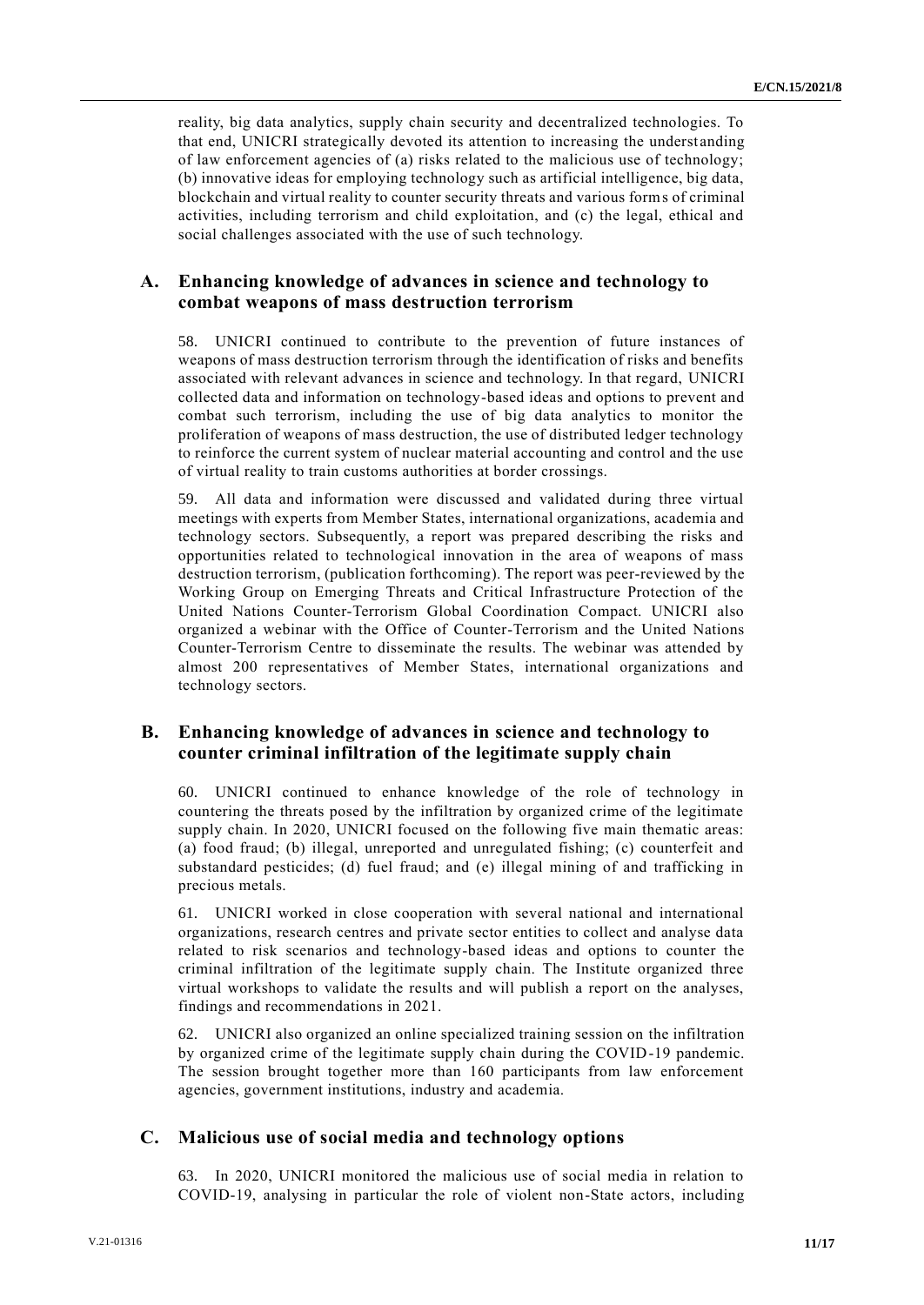terrorist, violent extremist and organized criminal groups. In November 2020, UNICRI published a report entitled "Stop the virus of disinformation: the malicious use of social media during COVID-19 and the technology options to fight it". The report describes how terrorist, violent extremist and organized criminal groups are trying to take advantage of the pandemic to expand their activities and jeopardize the efficacy and credibility of response measures by Governments. Monitoring by the Institute identified an exponential increase in the malicious use of social media to undermine trust in Governments and, at the same time, reinforce extremist narratives, recruitment strategies and control of the territory by criminal groups.

64. The report also analysed ways in which technology could provide valid instruments to combat online disinformation and misinformation, highlighting both the advantages and limitations. The report emphasized that technology could support but not replace people's ability to evaluate the veracity of online information. Moreover, it noted that the effective use of technology to detect and debunk disinformation should empower people using social media to make their own informed decisions about what is verified and what is not, which could, in turn, empower people to build a closer relationship with truth and justice.

65. As a follow-up to the report, UNICRI organized a training course on COVID-19 disinformation with government experts from Sierra Leone, in particular, media and communication experts from the Ministry of Internal Affairs, the National Revenue Authority, the Ministry of Energy, the Ministry of Defence and National Security and the Ministry of Health and Sanitation. The course analysed how violent non-State actors, including terrorist, violent extremist and organized criminal groups, are maliciously using social media during the COVID-19 pandemic to spread misinformation and disinformation. The course also provided possible strategies for detecting and debunking false information about COVID-19. UNICRI is planning to provide similar courses to other Member States in 2021.

#### **D. Artificial intelligence: risks and opportunities**

66. In 20202, UNICRI, through its Centre for Artificial Intelligence and Robotics, produced several reports on various aspects of artificial intelligence. A report entitled "*Towards Responsible AI Innovation: Second INTERPOL-UNICRI Report on Artificial Intelligence for Law Enforcement*" was issued as a product of the Institute's ongoing collaboration with the International Criminal Police Organization (INTERPOL). It provided analysis of and insights into recent developments in artificial intelligence that are of relevance to law enforcement, including current trends in artificial intelligence domains and regulations, and recommended the creation of a responsible artificial intelligence innovation toolkit for law enforcement.

67. A second report, entitled "*Malicious Uses and Abuses of Artificial Intelligence*", prepared by UNICRI, the European Union Agency for Law Enforcement Cooperation (Europol) and TrendMicro, analysed the current state of the criminal use of artificial intelligence-based technologies, as well as attempts to abuse the artificial intelligence systems used by public or private bodies for criminal gain. In addition, UNICRI curated a "*Special Collection on Artificial Intelligence*", containing eight academic articles from forward-thinking scholars around the globe. The articles, which touch on a range of legal and policy-related questions and challenges, from deepfakes to social network analysis, are intended to serve as a resource for those developing and adapting artificial intelligence policy and legislation.

68. In cooperation with the United Nations Counter-Terrorism Centre, UNICRI undertook a major study on the malicious use of artificial intelligence for terrorist purposes, examining trends and developments in the field of artificial intelligence and drawing inferences from the existing modi operandi of terrorist groups and individuals, as well as reporting uses and abuses of artificial intelligence by criminals. The resulting report, which will be published in 2021, identifies and describes several potential malicious uses of artificial intelligence in both the physical and cyber world,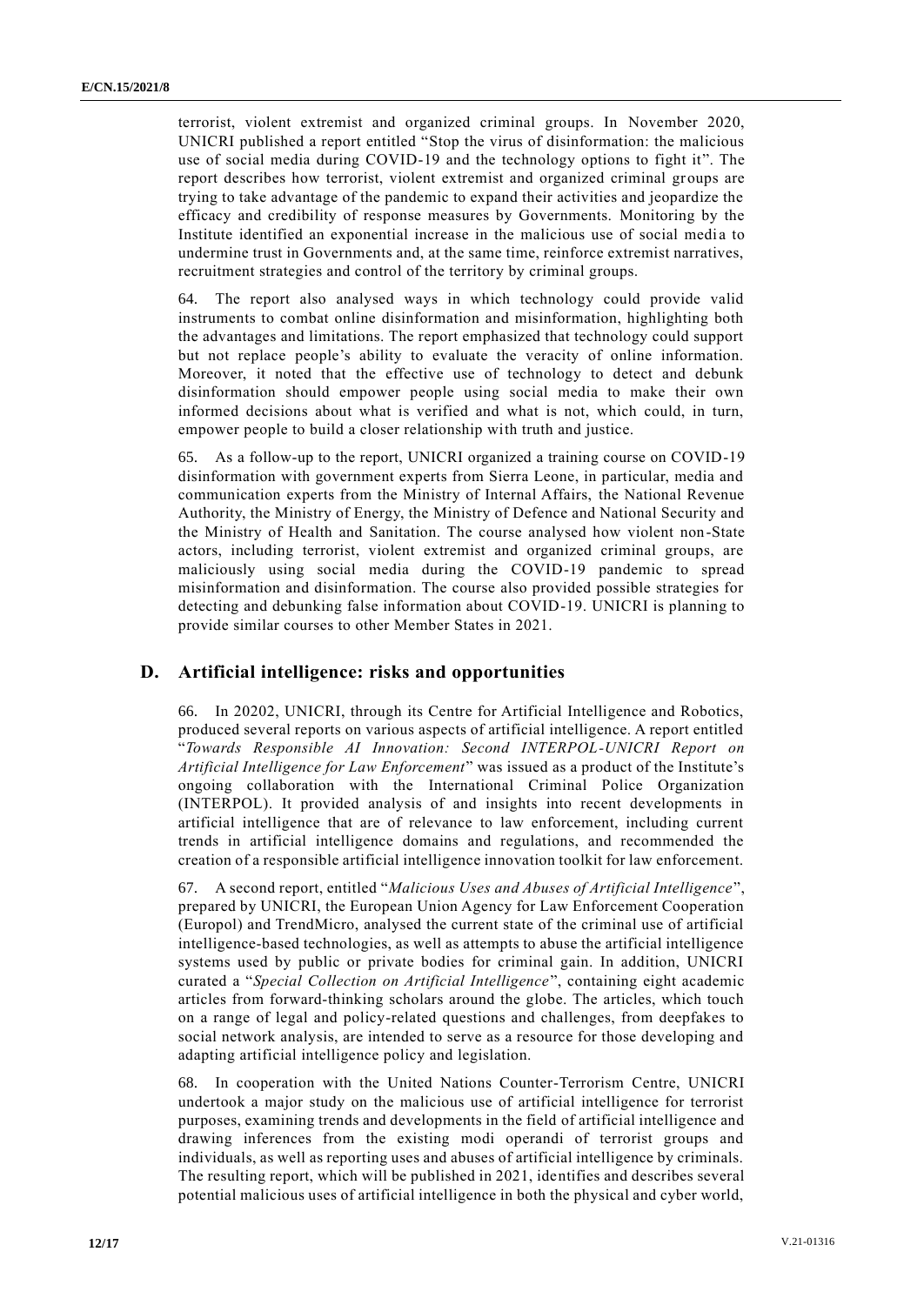as well as two potential ways in which terrorist groups and individuals could abuse artificial intelligence systems put in place by public or private entities, and it provides an overall assessment of the threat for national authorities and concerned stakeholders.

69. In May 2020, UNICRI organized a range of virtual events, including a technical workshop with INTERPOL entitled "COVID 19: how can artificial intelligence support law enforcement", to explore how artificial intelligence may assist law enforcement in their role in containing the spread of the COVID-19 pandemic while protecting front-line officers from infection.

70. UNICRI also organized two regional workshops focusing on artificial intelligence and crime prevention in Africa and Latin America, in cooperation with Technology Against Crime in Africa and C-Minds. Both events sought to raise awareness among law enforcement experts of the challenges posed and opportunities offered by artificial intelligence.

71. In November 2020, in cooperation with INTERPOL, UNICRI organized the third annual Global Meeting on Artificial Intelligence for Law Enforcement, which was held virtually and brought together more than 600 registered participants from law enforcement, industry and academia over the course of five days. The theme of the meeting was "Galvanizing momentum for responsible artificial intelligence" and one of its major focuses was the shaping of the responsible artificial intelligence innovation toolkit for law enforcement.

72. Lastly, UNICRI began exploring the practical application of artificial intelligence to combat the rise in online child sexual abuse material through a new initiative called Artificial Intelligence for Safer Children, implemented in cooperation with the Ministry of Interior of the United Arab Emirates. UNICRI launched the initiative at an Artificial Intelligence for Good webinar hosted by the International Telecommunication Union in October 2020 and also featured it at a special session during the Global Meeting on Artificial Intelligence for Law Enforcement, held in November 2020.

## **VI. Threat response and risk mitigation: security governance**

73. Throughout 2020, UNICRI developed new ideas to prevent and mitigate global security threats and promote viable strategies to address a wide variety of emerging safety risks. The Institute continued to support Member States' efforts to improve existing policies aimed at enhancing overall preparedness for and capacity to mitigate the consequences of incidents involving chemical, biological, radiological and nuclear materials, particularly through the strengthening of inter-agency coordination and cooperation.

74. With regard to nuclear security, UNICRI developed capacity-building initiatives aimed at enhancing the overall capabilities of law enforcement and security agencies to thwart attempts to traffic radiological and nuclear material, including through the timely exchange of information and intelligence.

#### **A. Improved inter-agency cooperation in relation to chemical, biological, radiological and nuclear materials**

75. UNICRI continued to support the efforts of the 62 Member States currently participating in the European Union Chemical, Biological, Radiological and Nuclear Risk Mitigation Centres of Excellence Initiative to improve existing policies aimed at enhancing overall preparedness for and capacity to mitigate the consequences of incidents involving chemical, biological, radiological and nuclear materials, particularly through the strengthening of inter-agency coordination and cooperation. The main focus during 2020 related to the management of the COVID-19 pandemic,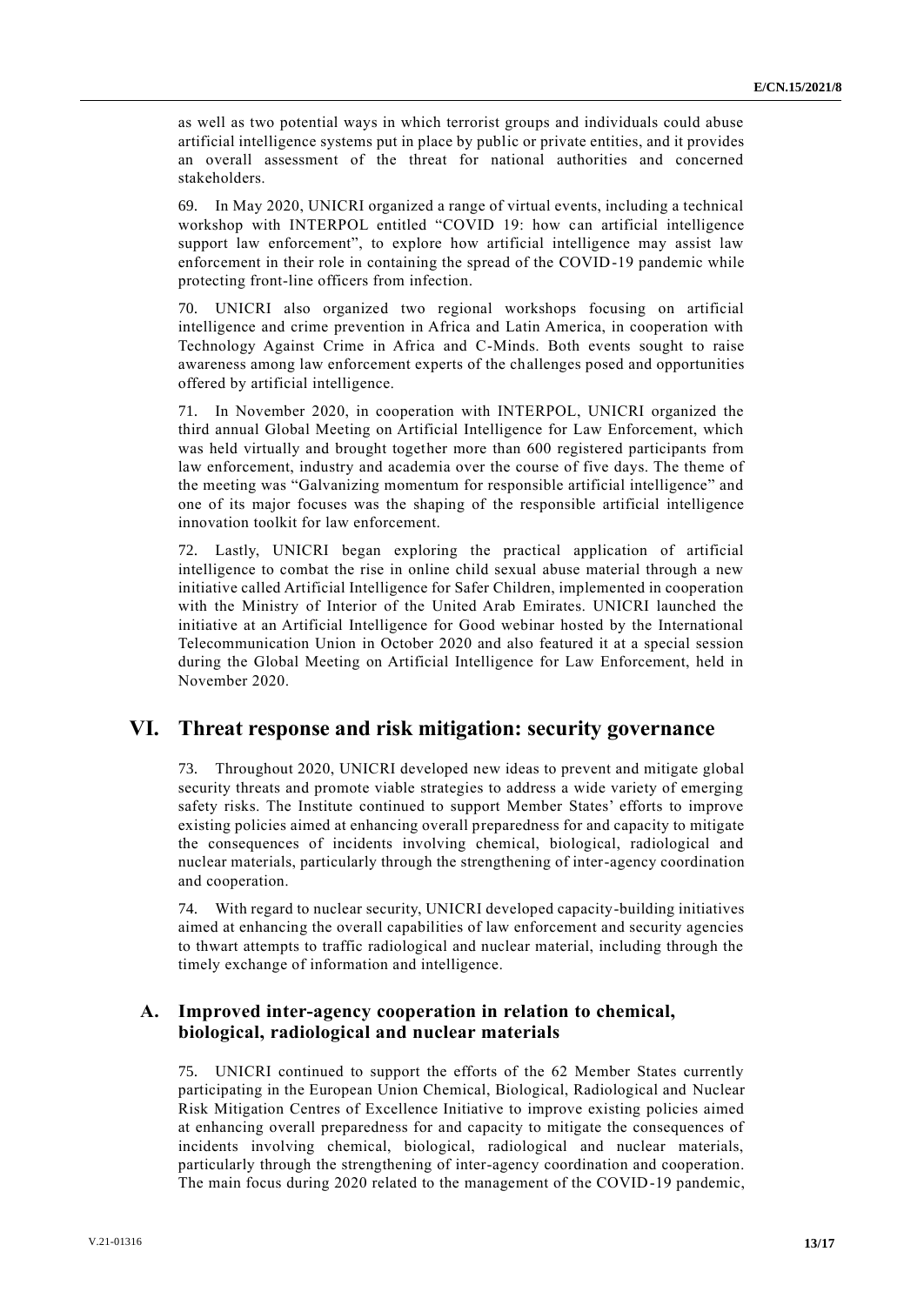which has a direct connection to biological threats. This included several targeted activities facilitated by UNICRI in different regions, including:

(a) The dissemination of a COVID-19 needs and support survey to better understand the needs of and support the 62 Member States participating in the European Union Chemical, Biological, Radiological and Nuclear Risk Mitigation Centres of Excellence Initiative in their management of the COVID-19 pandemic;

(b) The review of ongoing projects and the tailoring of their activities to address the needs of Member States during the COVID-19 crisis, including the provision of relevant training and equipment;

(c) The organization of virtual regional round-table meetings for eight different regions and interregional meetings to facilitate regional and trans-regional cooperation in respect of COVID-19;

(d) The implementation of COVID-19 national response plans in the countries of the African Atlantic Façade through the organization of in-person training sessions on safe and dignified burials and crisis communication. A total of 20 training sessions were organized, covering several regions in each country and delivering training to 450 persons. The training sessions were carried out by national experts previously trained by UNICRI;

(e) The drafting of guidelines to support countries in the Gulf region in their management of the COVID-19 crisis;

(f) The raising of awareness among young people of human-caused and natural chemical, biological, radiological and nuclear risks, and bio-risks such as the COVID-19 outbreak, through the organization of a drawing competition for schoolchildren in Uzbekistan on the theme of a "Safe world through children's eyes";

(g) The organization of technical webinars in Central Asia, Eastern and Central Africa, the Gulf Cooperation Council countries, the Middle East, North Africa and Sahel regions, South-East Asia and South East and Eastern Europe to share good practices and lessons learned in the management of the COVID-19 crisis.

#### **B. Combating trafficking in radiological and nuclear material**

76. UNICRI continued to support selected countries in the Middle East (Jordan, Iraq and Lebanon) and the Black Sea region (Georgia, the Republic of Moldova and Ukraine) in improving the capacity of State security and law enforcement officials to devise, plan and carry out intelligence operations in order to thwart attempts to traffic radiological and nuclear materials and in fostering cooperation among state security and law enforcement officials of these States. This included the development and implementation, in 2020, of training curricula for law enforcement and intelligence officials and officials of other relevant authorities and agencies in the Middle East, as well as the implementation of in-depth assessments in relation to efforts to counter trafficking in radiological and nuclear material in the Black Sea region.

77. Owing to the COVID-19 pandemic, virtual train-the-trainers sessions were organized and held in Jordan, Iraq and Lebanon. During the sessions, participants, comprising officials from law enforcement, intelligence and regulatory authorities, had the opportunity to enhance their knowledge of security and preventive measures to combat trafficking in radiological and nuclear material, as well as to improve their training and communication skills. The training sessions empowered local radiological and nuclear security practitioners to deliver training to their national officers, thereby creating a sustainable training system. After each virtual train -thetrainers session, online mentoring and coaching sessions were held with the participants to assist them in organizing national training sessions.

78. In Beirut in October 2020, a four-day national training session was held in which practitioners who had attended the train-the-trainers session delivered training to around 25 participants from various Lebanese agencies, covering the topics of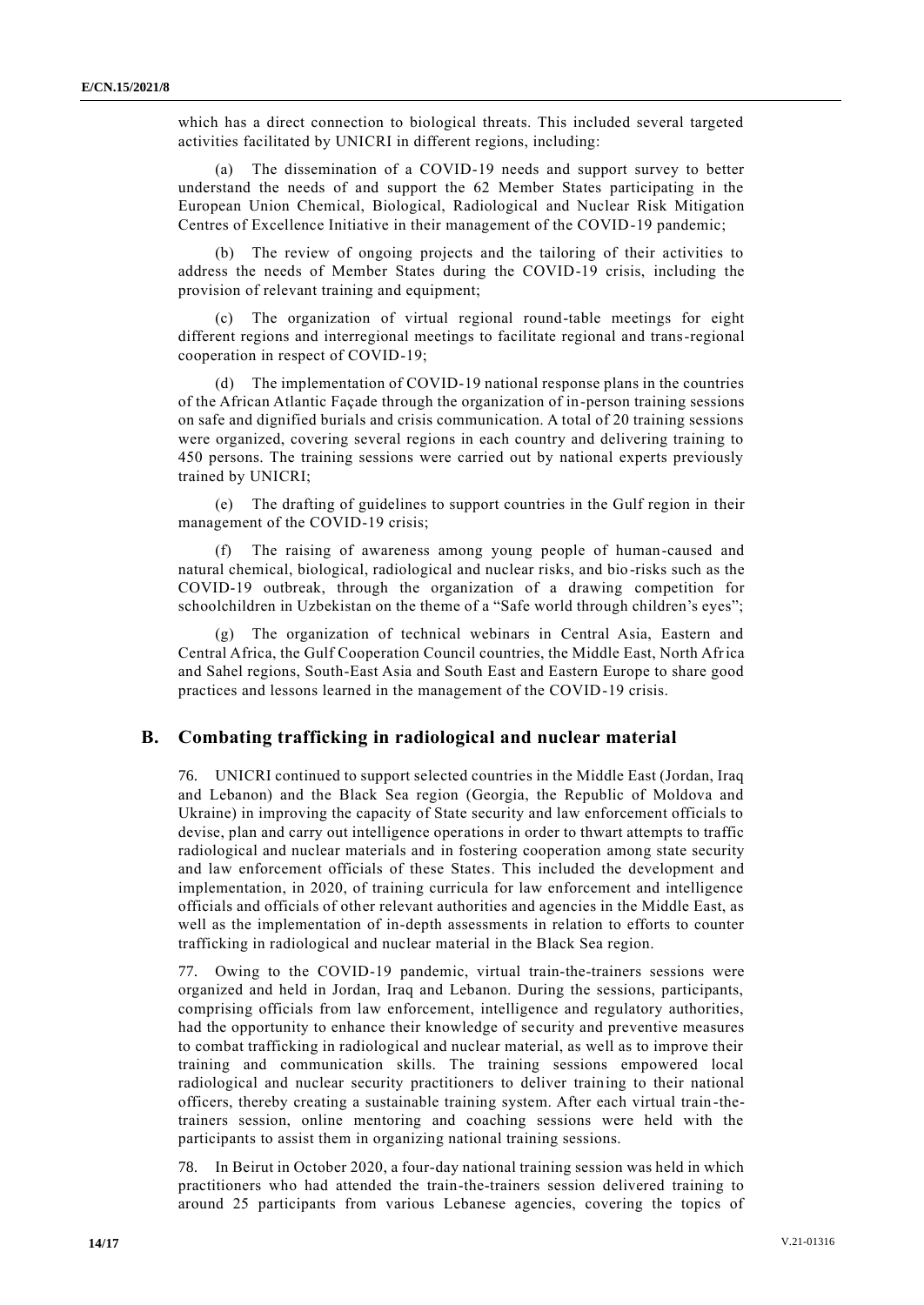radiological and nuclear security and countering trafficking in radiological and nuclear material.

79. Lastly, virtual assessment missions were carried out in Georgia and the Republic of Moldova. The assessments involved plenary sessions and extensive discussions with individual agencies (intelligence, police, customs and nuclear regulatory authorities) to identify capabilities, expertise and areas for improvement in relation to efforts to counter trafficking in radiological and nuclear material.

#### **C. Supporting Member States in the establishment of non-invasive, integrated and holistic safety and security planning policies**

80. UNICRI assisted Member States in adopting measures necessary to ensure the protection of vulnerable targets, crowded spaces and critical infrastruc ture.

81. To that end, the Institute developed a comprehensive package of technical tools to promote the security of major sporting events and to identify a series of global standards to raise awareness of the risks connected to their organization. On the basis of its extensive experience and knowledge in this field, UNICRI became a partner of the Global Programme on Security of Major Sporting Events, and Promotion of Sport and Its Values as a Tool to Prevent Violent Extremism, coordinated by the Office of Counter-Terrorism. Within this framework, UNICRI coordinated the drafting of two chapters of a guide for ensuring the security of major events, to be published in the course of 2021. The chapter on security governance provides a step-by-step approach to designing a comprehensive strategy for securing a major event, while the chapter on security deliverables identifies the security elements to be considered within this framework.

82. Under the Global Programme, UNICRI also promoted and coordinated a workshop on the effect of COVID-19 on the security of major sporting events to exchange ideas on how Member States, organizing committees and sport federations were planning to reorganize their safety and security structures to address the challenges of the COVID-19 pandemic, the suspension of sporting activities and the resulting decrease in income. All participants agreed on the need to further improve inter-agency coordination at the national and international levels, as a key element of efforts to strengthen safety and security services.

83. UNICRI supported, in cooperation with the Organization of American States, the finalization of the Tourism Security Strategy developed in Chile with national stakeholders such as the Ministry of Tourism, the Ministry of the Interior, law enforcement agencies, the judicial system, representatives of embassies and relevant actors from the private sector). The Security Strategy provides an overview of threats, risks and challenges faced by the tourism sector in the various regions of Chile, with the aim of identifying appropriate solutions to mitigate those risks and improve preventive and response measures to counter criminal activities affecting the development of tourism.

84. UNICRI completed the programme launched in 2017 to strengthen crime prevention and response in tourism destinations in Central America, Mexico and the Caribbean. During more than three years of intensive research, capacity-building and dialogue with participants from beneficiary Member States, local communities and project partners, over 800 representatives from the public and private sectors, all of whom played an important role in the tourism industry in their country, participated in training and working meetings. A series of key findings and recommendations were identified and approved by the beneficiary countries. Those findings and recommendations were used to produce a structured guide to secure tourism destinations in Central America and the Caribbean, which may also be used by countries that are tourism destinations in other parts of the world.

85. On the basis of this successful experience, a new programme on the protection of crowded spaces and vulnerable targets, including elements of tourism and major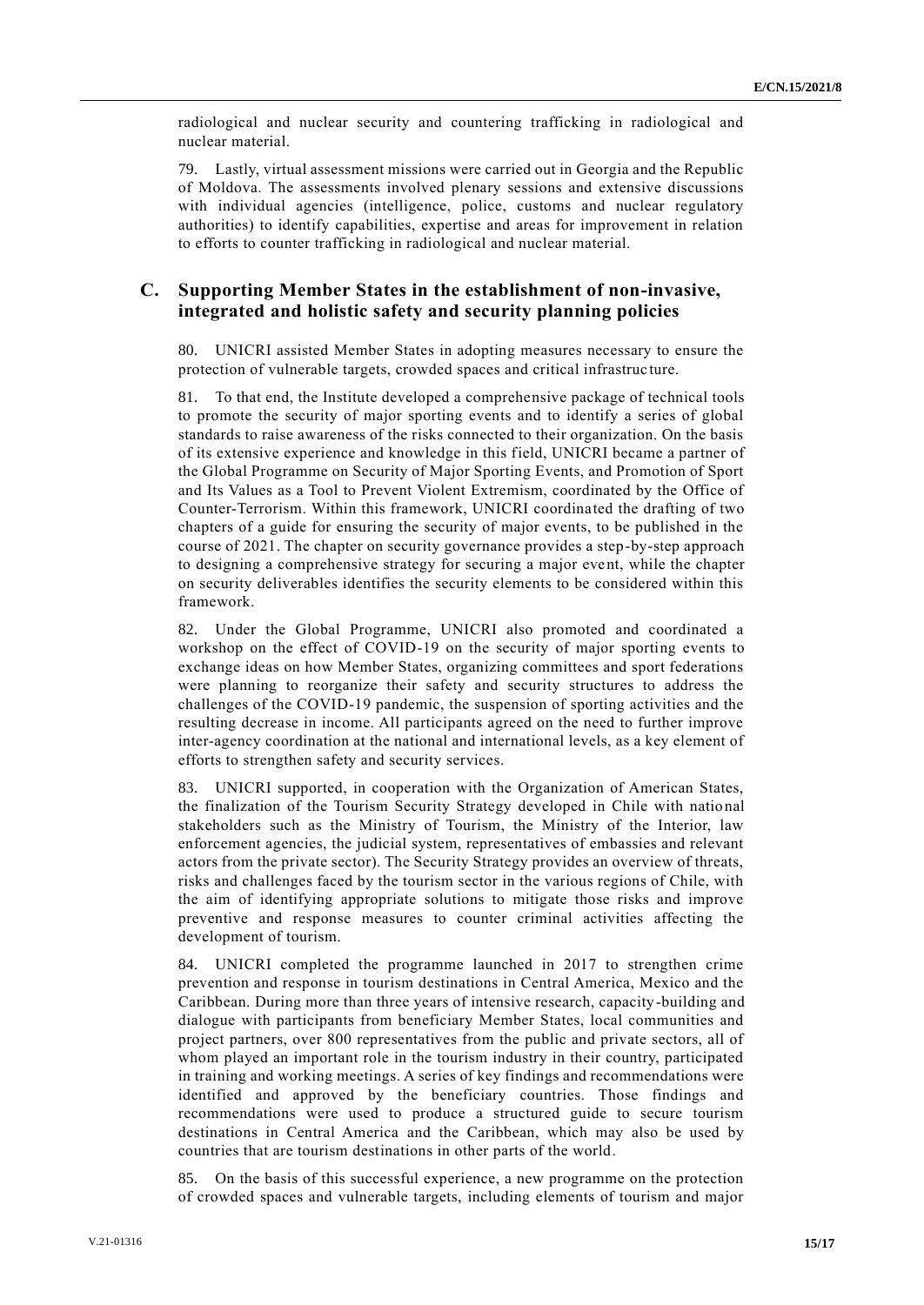event security, was launched in late 2020. Its aim is to coordinate and develop regional security policies from the 34 Member States in the Americas (North America, Latin America and the Caribbean) and produce technical tools to facilitate the exchange of expertise and technical assistance.

# **VII. Preventing crime through the protection and empowerment of vulnerable groups**

86. The protection of vulnerable groups, reduction of risk factors and promotion of positive change continued to constitute priority areas for UNICRI in 2020. As part of the implementation of its numerous cross-cutting initiatives, UNICRI paid particular attention to young people and contributed to enhancing the role of the family as a key factor in the early detection of radicalization or various forms of addiction, including drug use.

#### **A. Promoting and delivering crime prevention initiatives targeted at vulnerable populations**

87. UNICRI continued its pilot research in Italy, Lebanon and Tunisia to identify essential policy elements for supporting and consolidating the role of families in drug use prevention and recovery. Focus group discussions held in the three countries in 2020 served as an opportunity to bring together representatives of government institutions and civil society organizations and professionals working in the public and private sectors. The focus groups reviewed the current challenges and provided various recommendations on how to consolidate the role of the family in the prevention of drug use among young people, such as by reinforcing networks of services, strengthening cooperation mechanisms among relevant stakeholders and taking account of cultural and contextual barriers.

88. A set of context-specific recommendations were developed and included in the three country reports with the aim of enhancing awareness, promoting knowledgesharing and contributing to efforts to improve the intervention system so as to better respond to the specific needs of families and provide rapid intervention in high -risk situations, ensuring the protection of human rights, reducing vulnerabilities and strengthening individual and family resilience. Extraordinary circumstances such as those experienced in many countries during the COVID-19 pandemic have further highlighted how the vulnerabilities of families can rapidly change, emphasizing the importance of enhancing their role in protecting and supporting young people.

89. In 2020, UNICRI drafted a final report to present the results of the pilot project (publication forthcoming). The report includes a description of the activities carried out in the three countries and proposes concrete actions for each country in relation to the current system of services and institutions actively working in this area, to enable a more effective response that is more closely tailored to the specific needs of families.

90. With a view to better contextualizing the emerging threats and trends resulting from the COVID-19 pandemic and to address vulnerable populations through the lens of crime prevention, justice, human rights, rule of law and development, UNICRI organized a four-day forum on "COVID-19, crime prevention and criminal justice priorities: a spotlight on vulnerable groups" in December 2020. The forum provided an opportunity to identify practical measures to protect the most vulnerable peo ple and reduce their risk of victimization. Key recommendations were identified for use by United Nations agencies and Member States to more effectively respond to the COVID-19 crisis, as well as to enhance preparedness for future crises. The forum identified the protection of human rights, the upholding of the rule of law and the granting of access to justice for all as essential cross-cutting issues. More than 200 people took part in the event, including representatives of diplomatic missions, government institutions, academia, international organizations and civil society.